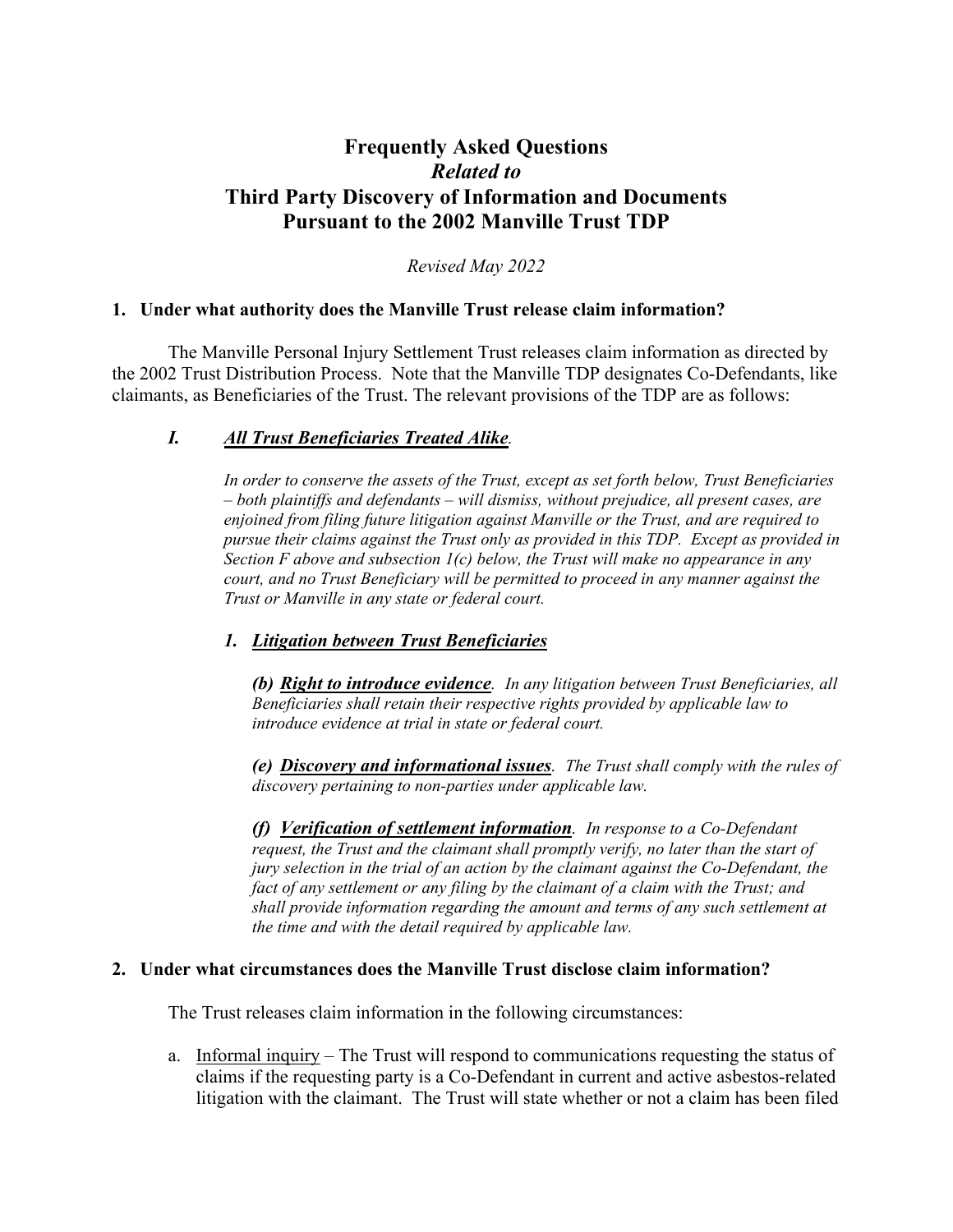and whether or not a claim has been settled, but will not provide the settlement amount.

- b. Requests for records
	- i. Subpoenas The Manville Trust generally accepts out-of-state subpoenas for Manville claim records if:
		- 1) the subpoena complies with the procedural requirements of the jurisdiction from which it is issued;
		- 2) the requesting party is a Co-Defendant in current and active asbestosrelated litigation; and
		- 3) the subpoena is accompanied by a cover letter or some other communication that identifies the name of the attorney or law firm that is representing the claimant in the litigation.
	- ii. Written Consent of the Claimant<sup>1</sup> The Manville Trust will honor any written consent to release claim records if it is notarized and:
		- 1) the document authorizes the Trust to release claim records; and
		- 2) the document is signed either by the claimant, the claimant's attorney or the claimant's personal representative (the person administering the claimant's estate). If signed by the personal representative, we will also require a copy of the court order or other document establishing that the signatory represents the claimant's estate.
	- iii. Court Order The Trust will respond as specifically directed by court order.

## **3. Where should I send requests for records?**

Please direct all requests for records to Malissa Antonucci in the Trust's office in Peekskill, New York.

Manville Personal Injury Settlement Trust P.O. Box 270 1132 Main Street, Suite 4 Peekskill, NY 10566 malissaantonucci@mantrust.org (p) 914-764-4700

<sup>&</sup>lt;sup>1</sup> A template authorization to release Manville Trust claim records is available on the Manville Trust website, http://www.claimsres.com/wp-content/uploads/2016/11/Template-Authorization-to-Obtain-Claim-Records.pdf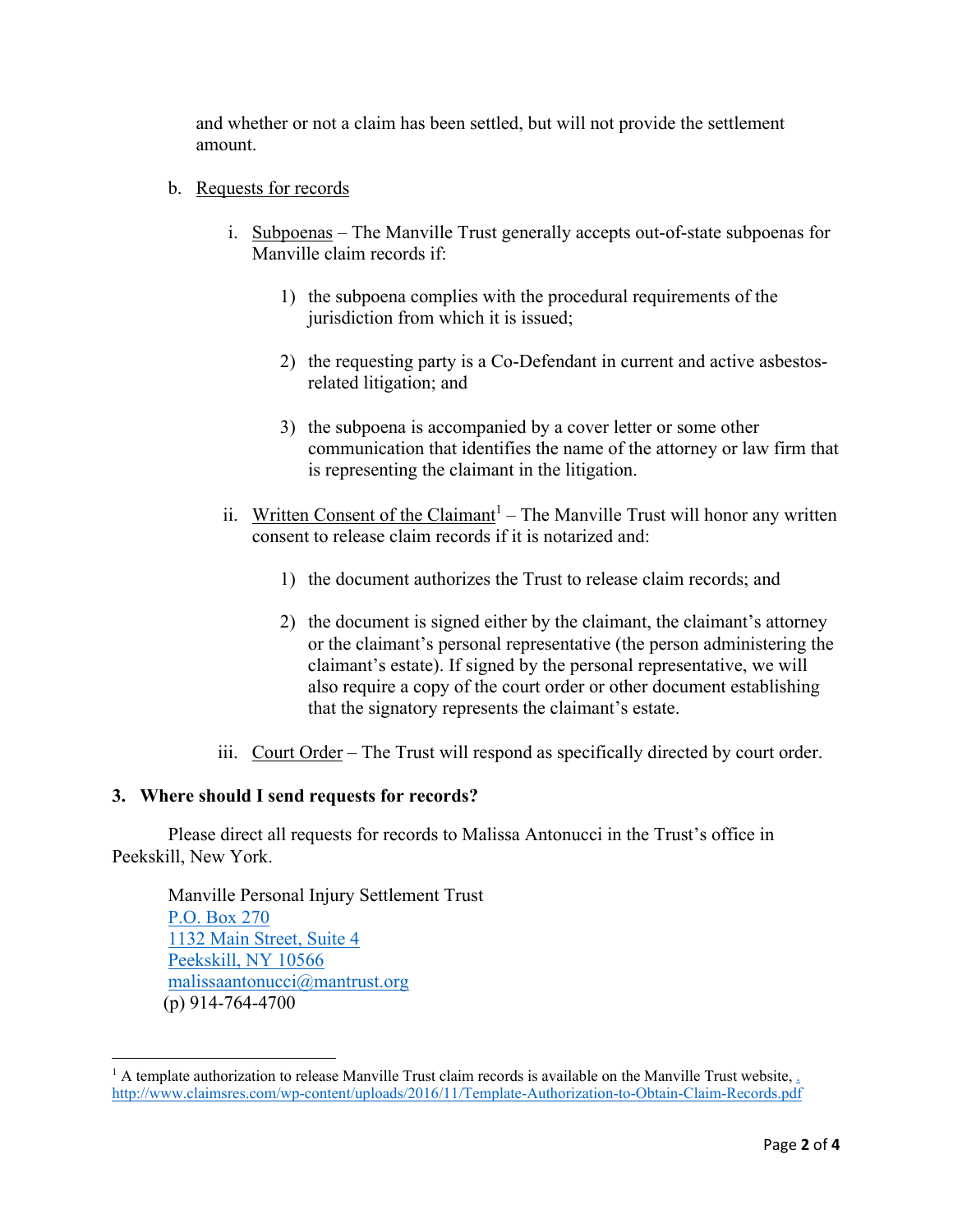## **4. What is the turnaround for a request directed at the Manville Trust?**

- a. Informal inquiries The Trust aims to respond to all informal inquiries within 48 hours. If you have not received a response within that timeframe, feel free to follow up.
- b. Requests for records
	- i. Subpoenas The Trust promptly notifies claimant's counsel of record upon receipt of a subpoena. The Trust generally allows the claimant/plaintiff two weeks to move to quash a subpoena directed to the Trust, though exceptions will be considered for time-sensitive requests. If counsel for the claimant/plaintiff communicates an intent to file a motion to quash the subpoena, the Trust will stay production for two weeks from the date of such notice. If the Trust receives notice of a motion filed within that time, the Trust will stay production until the matter is resolved. If the Trust does not receive notice within the two week period, the Trust will produce the records as directed by the subpoena.
	- ii. Authorizations and court orders The Trust responds to requests by written authorization as soon as possible.

## **5. What Information does the Trust release?**

In response to a properly submitted request for claim records, the Trust will comply with the terms of the request. Unless otherwise limited by the scope of the request, the production will include the following documents to the extent the Trust has them:

- a. Claimant Information Report containing claimant name, social security number, gender, date of birth and date of death. This report also includes contact information for the claimant's firm.
- b. Claim Information Report containing the claimant's name, social security number, date of birth, date of death, claim status, law firm name, the claimant's litigation history, smoking history and exposure history.
- c. Claim Detail Report containing the claimant's basic demographic information, alleged injury, claim status, offer status, evaluated injury (as determined by the Trust), payment percentage, total paid, offer acceptance date, reconciliation date, check number and check date.
- d. Supporting documentation The Trust will produce all records submitted in support of the claim, and all correspondence between claimant or claimant's counsel and the Trust or the Trust's claims processing facility. The Trust will produce copies of signed releases to the extent it has them, but note that prior to 2016 releases were maintained by agreement by a claimant's counsel, and the releases were generally not